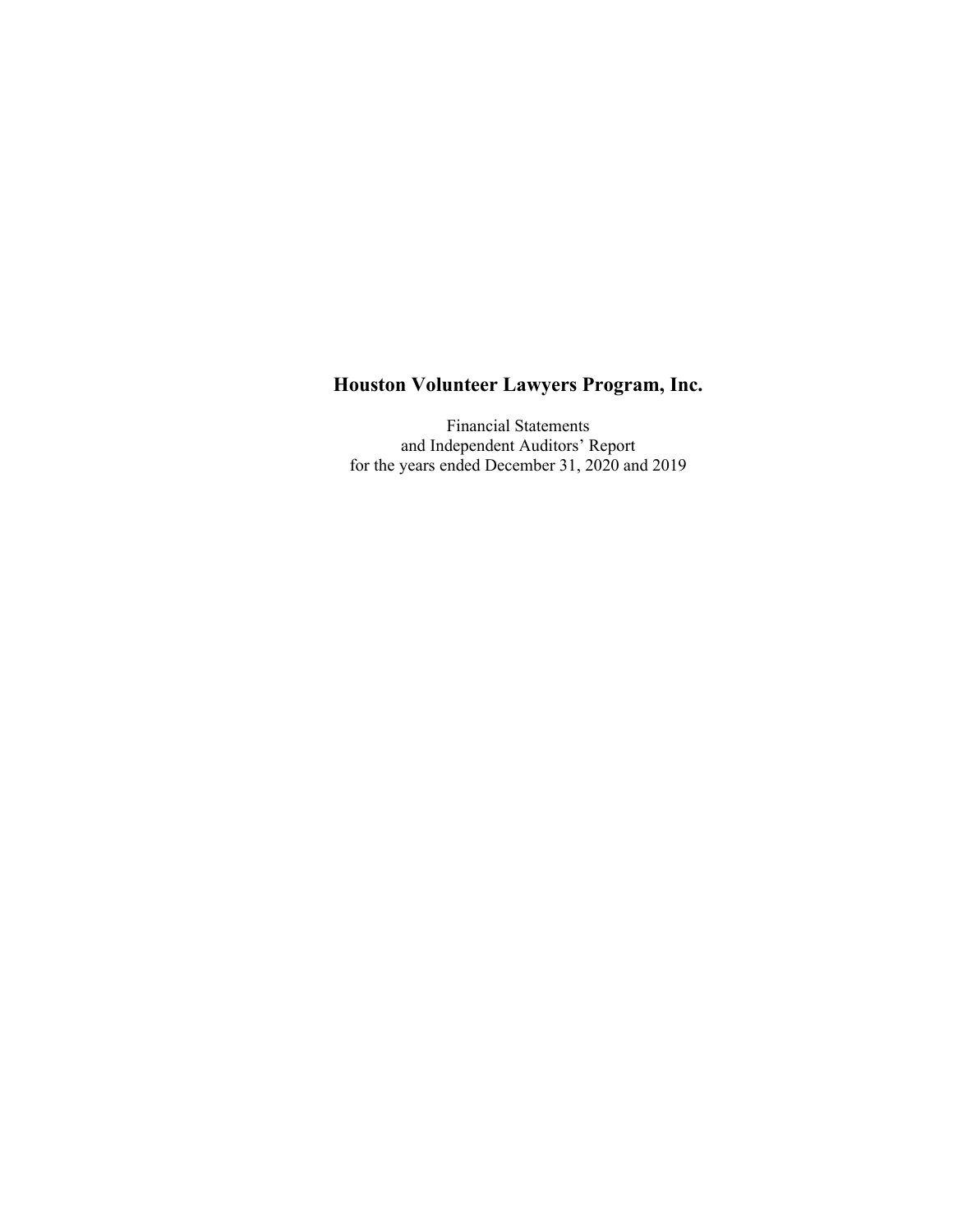Table of Contents

|                                                                                                                                                                                                                          | Page         |
|--------------------------------------------------------------------------------------------------------------------------------------------------------------------------------------------------------------------------|--------------|
| <b>Independent Auditors' Report</b>                                                                                                                                                                                      | $\mathbf{1}$ |
| <b>Financial Statements:</b>                                                                                                                                                                                             |              |
| Statements of Financial Position as of December 31, 2020 and 2019                                                                                                                                                        | 3            |
| Statement of Activities for the year ended December 31, 2020                                                                                                                                                             | 4            |
| Statement of Activities for the year ended December 31, 2019                                                                                                                                                             | 5            |
| Statements of Functional Expenses for the years ended December 31, 2020 and 2019                                                                                                                                         | 6            |
| Statements of Cash Flows for the years ended December 31, 2020 and 2019                                                                                                                                                  | 7            |
| Notes to Financial Statements for the years ended December 31, 2020 and 2019                                                                                                                                             | 8            |
| <b>Supplementary Information:</b>                                                                                                                                                                                        |              |
| Supplemental Schedule of Texas Access to Justice Foundation - Basic Civil Legal<br>Services Grant Contribution Revenue and Expenses for the grant period ended<br>December 31, 2020 - Grant ID #10083344                 | 12           |
| Supplemental Schedule of Legal Services Corporation – Private Attorney Involvement<br>Expenses for the year ended December 31, 2020                                                                                      | 13           |
| Independent Auditors' Report on Internal Control Over Financial Reporting and<br>on Compliance and Other Matters Based on an Audit of Financial Statements<br>Performed in Accordance With Government Auditing Standards | 14           |
| Independent Auditors' Report on Compliance with the Basic Civic Legal Services<br>(BCLS) Program Compliance Supplement and on Internal Control Over Compliance                                                           | 16           |
| Independent Auditors' Report on Compliance with the Legal Services Corporation (LSC)<br>Compliance Supplement for Audits of LSC Recipients and on Internal Control Over<br>Compliance                                    | 18           |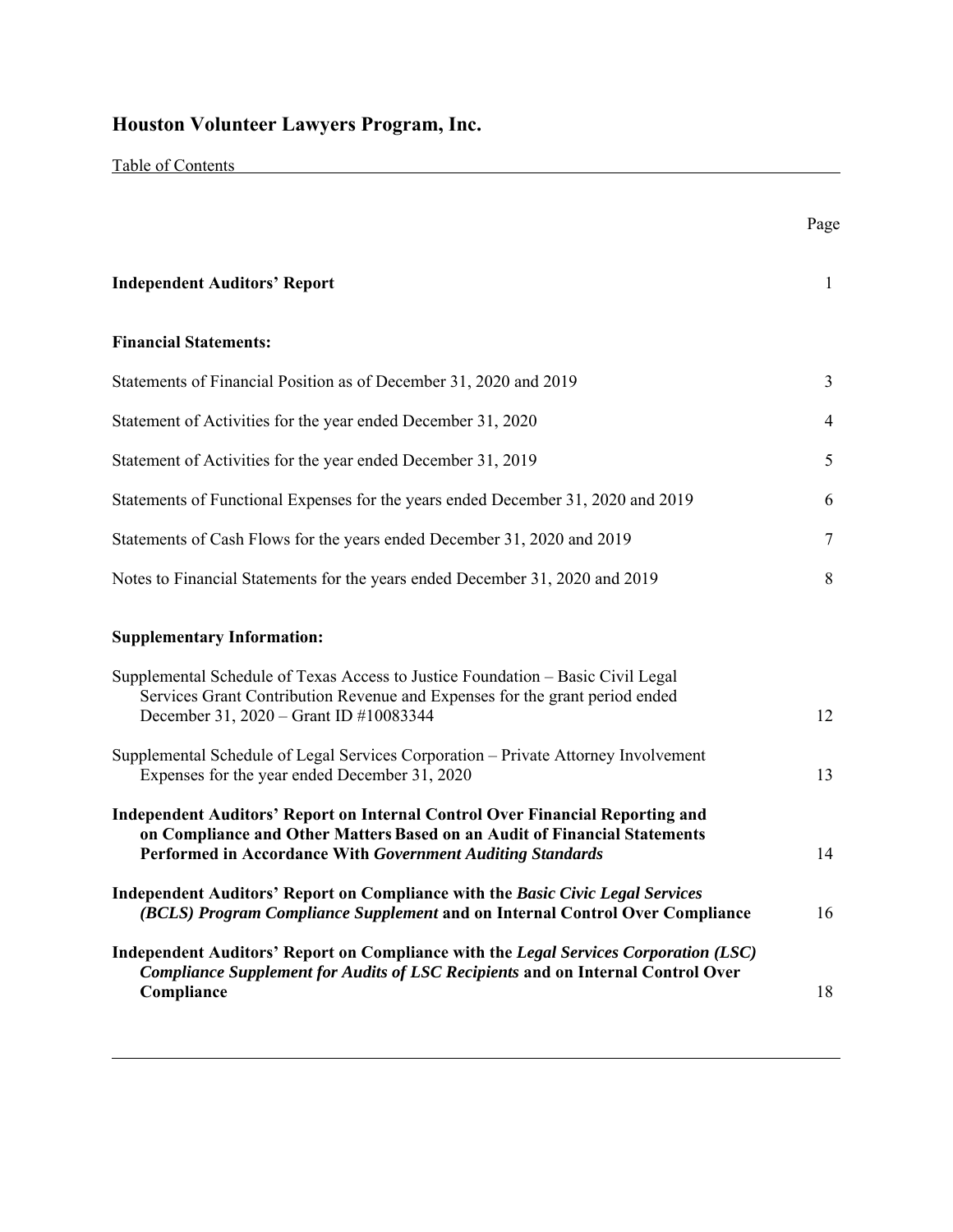

### **Independent Auditors' Report**

To the Board of Directors of Houston Volunteer Lawyers Program, Inc.:

#### **Report on the Financial Statements**

We have audited the accompanying financial statements of Houston Volunteer Lawyers Program, Inc., which comprise the statements of financial position as of December 31, 2020 and 2019 and the related statements of activities, of functional expenses, and of cash flows for the years then ended, and the related notes to the financial statements.

#### *Management's Responsibility for the Financial Statements*

Management is responsible for the preparation and fair presentation of these financial statements in accordance with accounting principles generally accepted in the United States of America; this includes the design, implementation, and maintenance of internal control relevant to the preparation and fair presentation of financial statements that are free from material misstatement, whether due to fraud or error.

#### *Auditors' Responsibility*

Our responsibility is to express an opinion on these financial statements based on our audits. We conducted our audits in accordance with auditing standards generally accepted in the United States of America and the standards applicable to financial audits contained in *Government Auditing Standards*, issued by the Comptroller General of the United States. Those standards require that we plan and perform our audits to obtain reasonable assurance about whether the financial statements are free from material misstatement.

An audit involves performing procedures to obtain audit evidence about the amounts and disclosures in the financial statements. The procedures selected depend on the auditors' judgment, including the assessment of the risks of material misstatement of the financial statements, whether due to fraud or error. In making those risk assessments, the auditor considers internal control relevant to the entity's preparation and fair presentation of the financial statements in order to design audit procedures that are appropriate in the circumstances, but not for the purpose of expressing an opinion on the effectiveness of the entity's internal control. Accordingly, we express no such opinion. An audit also includes evaluating the appropriateness of accounting policies used and the reasonableness of significant accounting estimates made by management, as well as evaluating the overall presentation of the financial statements.

We believe that the audit evidence we have obtained is sufficient and appropriate to provide a basis for our audit opinion.

#### *Opinion*

In our opinion, the financial statements referred to above present fairly, in all material respects, the financial position of Houston Volunteer Lawyers Program, Inc. as of December 31, 2020 and 2019 and the changes in its net assets and its cash flows for the years then ended in accordance with accounting principles generally accepted in the United States of America.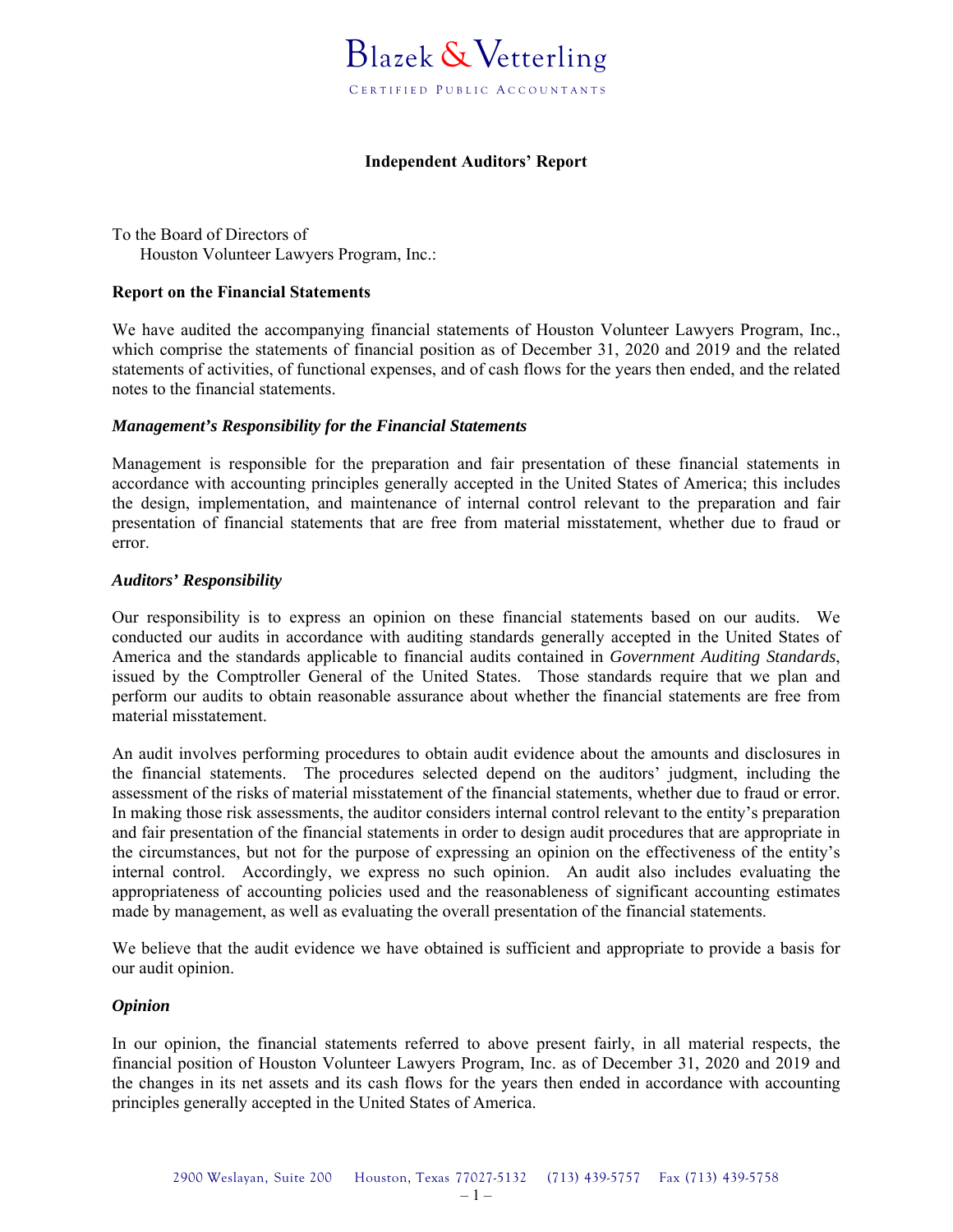#### *Supplementary Information*

Our audit was conducted for the purpose of forming an opinion on the financial statements as a whole. The accompanying supplementary information in the Supplemental Schedules of Texas Access to Justice Foundation – Basic Civil Legal Services Grant Revenue and Expenses and the Supplemental Schedule of Legal Services Corporation – Private Attorney Involvement Expenses for the year ended December 31, 2020 is presented for purposes of additional analysis and is not a required part of the financial statements. Such information is the responsibility of management and was derived from and relates directly to the underlying accounting and other records used to prepare the financial statements. The information has been subjected to the auditing procedures applied in the audit of the financial statements and certain additional procedures, including comparing and reconciling such information directly to the underlying accounting and other records used to prepare the financial statements or to the financial statements themselves, and other additional procedures in accordance with auditing standards generally accepted in the United States of America. In our opinion, the information is fairly stated, in all material respects, in relation to the financial statements as a whole.

### **Report Required by Government Auditing Standards**

In accordance with *Government Auditing Standards*, we have also issued our report dated April 16, 2021, on our consideration of Houston Volunteer Lawyers Program, Inc.'s internal control over financial reporting and on our tests of its compliance with certain provisions of laws, regulations, contracts, and grant agreements and other matters. The purpose of that report is solely to describe the scope of our testing of internal control over financial reporting and compliance and the results of that testing, and not to provide an opinion on the effectiveness of Houston Volunteer Lawyers Program, Inc.'s internal control over financial reporting or on compliance. That report is an integral part of an audit performed in accordance with *Government Auditing Standards* in considering Houston Volunteer Lawyers Program, Inc.'s internal control over financial reporting and compliance.

Blazek & Vetterling

April 16, 2021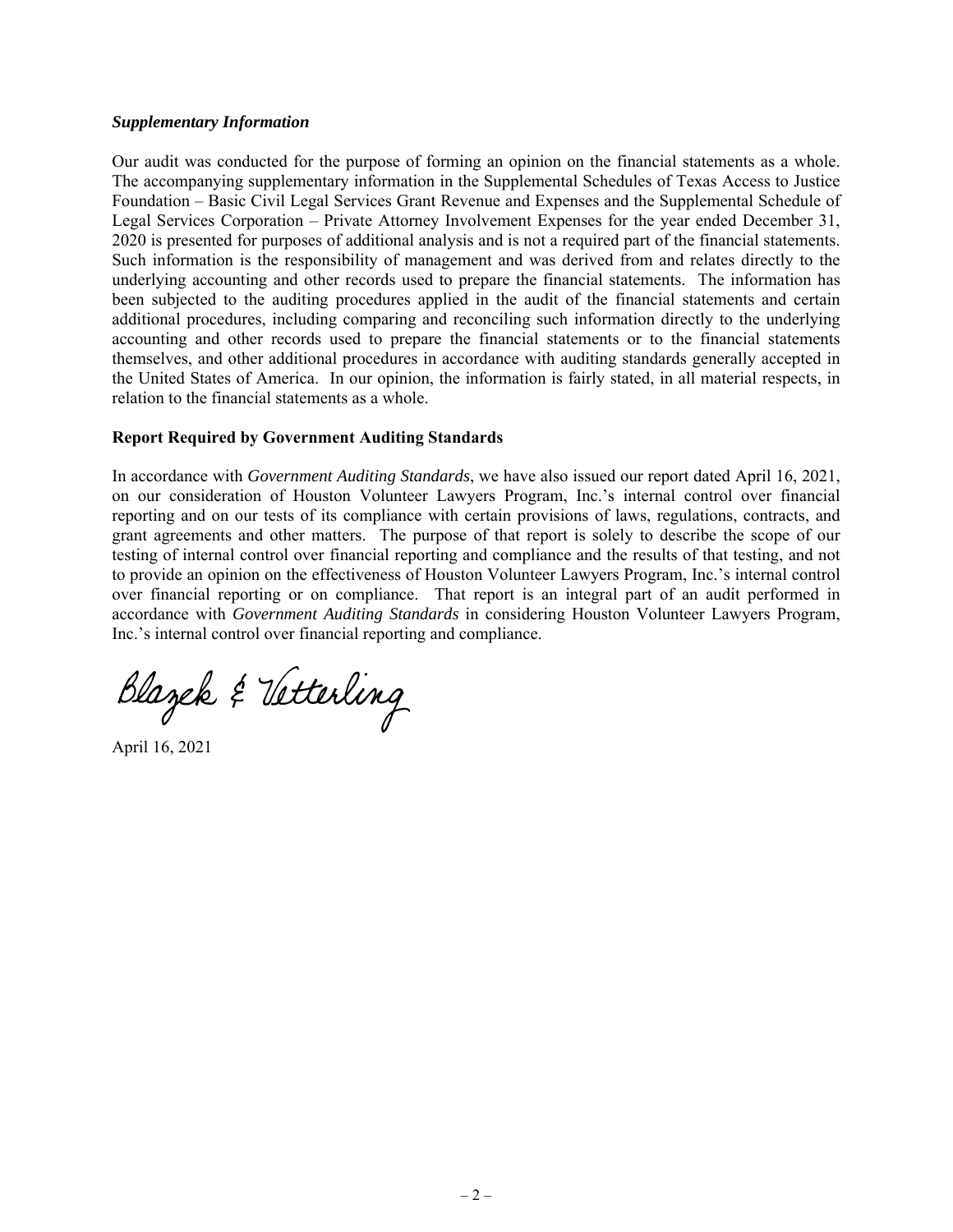# Statements of Financial Position as of December 31, 2020 and 2019

|                                                                                                                                                                                                                          | 2020                                                  | 2019                                                        |
|--------------------------------------------------------------------------------------------------------------------------------------------------------------------------------------------------------------------------|-------------------------------------------------------|-------------------------------------------------------------|
| <b>ASSETS</b>                                                                                                                                                                                                            |                                                       |                                                             |
| Cash<br>Contributions receivable<br>Prepaid expenses and other assets<br>Property, net (Note 3)                                                                                                                          | \$1,382,226<br>1,248,202<br>124,474<br>295,017        | <sup>\$</sup><br>952,165<br>1,253,900<br>124,460<br>381,581 |
| <b>TOTAL ASSETS</b>                                                                                                                                                                                                      | \$ 3,049,919                                          | \$2,712,106                                                 |
| <b>LIABILITIES AND NET ASSETS</b><br>Liabilities:<br>Accounts payable and accrued expenses<br>Deferred lease expense (Note 8)<br>Refundable advances<br>IOLTA Trust account payable (Note 1)<br><b>Total liabilities</b> | \$<br>145,467<br>216,262<br>522,968<br>933<br>885,630 | \$<br>128,073<br>267,148<br>176,338<br>742<br>572,301       |
|                                                                                                                                                                                                                          |                                                       |                                                             |
| Commitments (Note 8)                                                                                                                                                                                                     |                                                       |                                                             |
| Net assets:<br>Without donor restrictions<br>With donor restrictions (Note 4)<br>Total net assets                                                                                                                        | 800,755<br>1,363,534<br>2,164,289                     | 808,193<br>1,331,612<br>2,139,805                           |
| <b>TOTAL LIABILITIES AND NET ASSETS</b>                                                                                                                                                                                  | \$3,049,919                                           | \$2,712,106                                                 |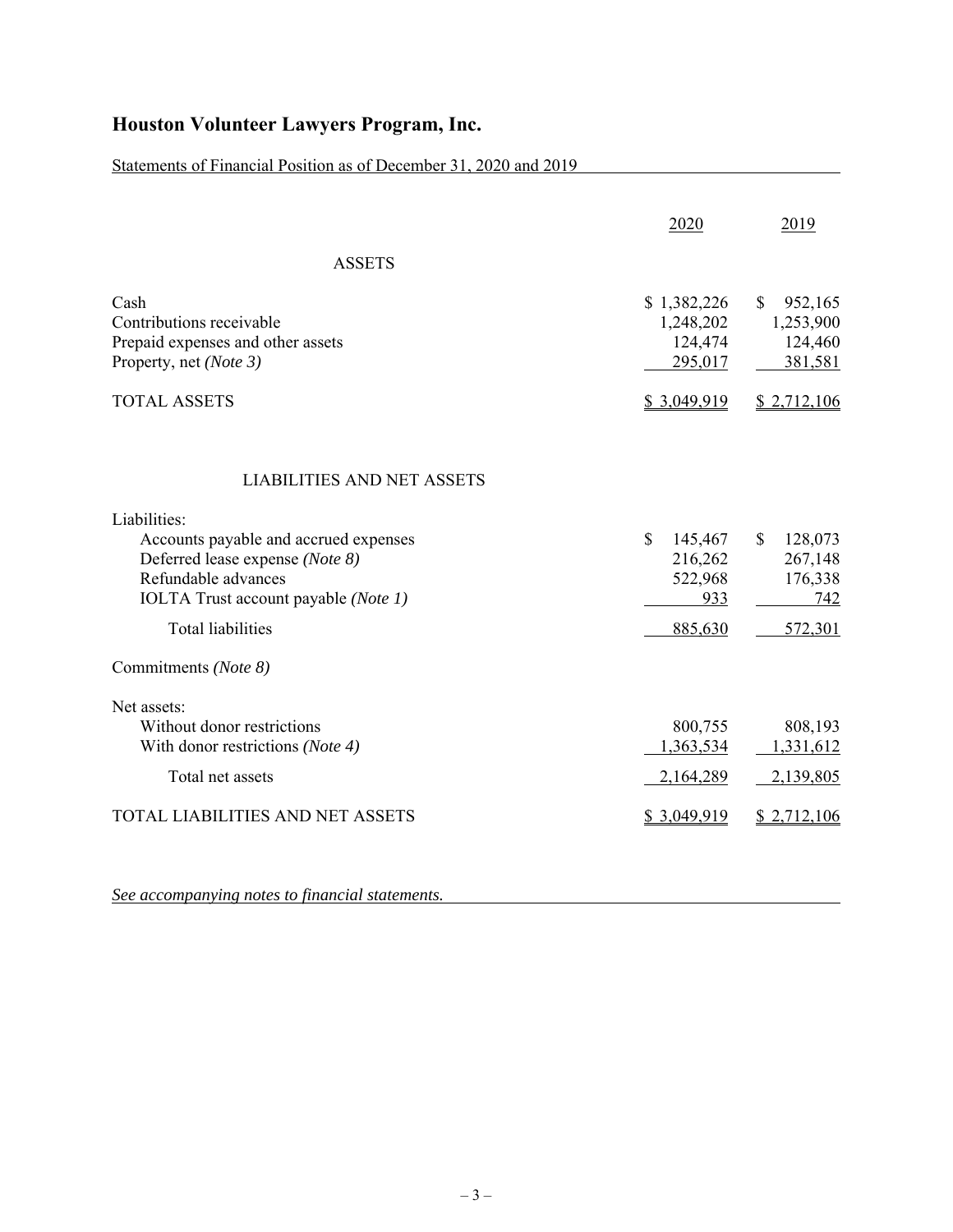# Statement of Activities for the year ended December 31, 2020

|                                                                                                                        | <b>WITHOUT DONOR</b><br><b>RESTRICTIONS</b>        | <b>WITH DONOR</b><br><b>RESTRICTIONS</b> | <b>TOTAL</b>                                |
|------------------------------------------------------------------------------------------------------------------------|----------------------------------------------------|------------------------------------------|---------------------------------------------|
| <b>REVENUE:</b>                                                                                                        |                                                    |                                          |                                             |
| Contributions:<br>Donated legal services (Note 5)<br>Government grants (Note 6)<br>Other (Note 6)                      | \$1,502,176<br>71,714                              | S<br>705,298<br>2,319,231                | \$1,502,176<br>705,298<br>2,390,945         |
| Total revenue                                                                                                          | 1,573,890                                          | 3,024,529                                | 4,598,419                                   |
| Net assets released from restrictions:<br>Expenditure for program purposes<br>Expiration of time restrictions<br>Total | 2,017,607<br>975,000<br>4,566,497                  | (2,017,607)<br>(975,000)<br>31,922       | 4,598,419                                   |
| <b>EXPENSES:</b>                                                                                                       |                                                    |                                          |                                             |
| Legal services program<br>Management and general<br>Fundraising<br>Total expenses                                      | 4,071,643<br>465,940<br>36,352<br><u>4,573,935</u> |                                          | 4,071,643<br>465,940<br>36,352<br>4,573,935 |
| <b>CHANGES IN NET ASSETS</b>                                                                                           | (7, 438)                                           | 31,922                                   | 24,484                                      |
| Net assets, beginning of year                                                                                          | 808,193                                            | 1,331,612                                | 2,139,805                                   |
| Net assets, end of year                                                                                                | 800,755                                            | 1,363,534                                | 2,164,289                                   |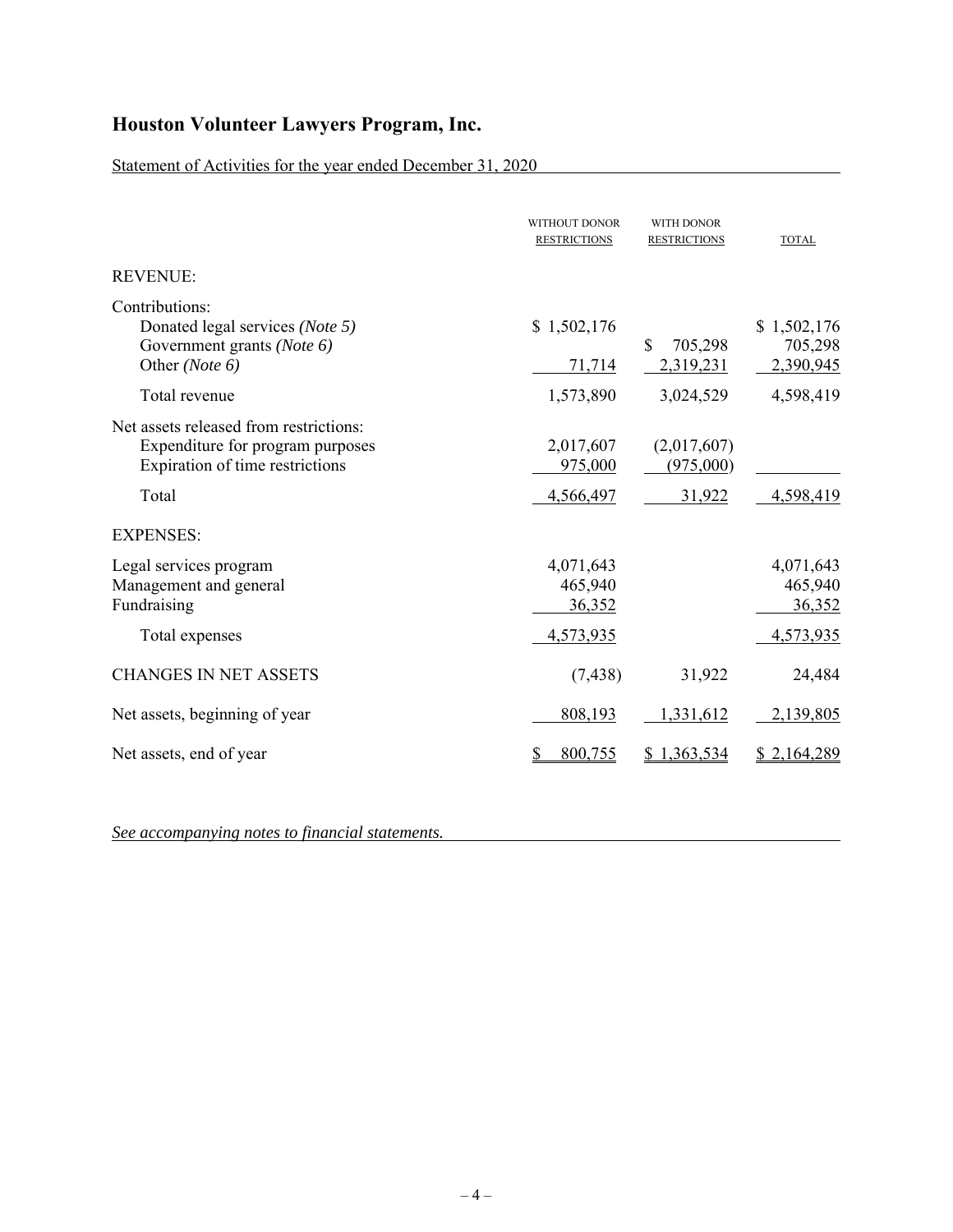# Statement of Activities for the year ended December 31, 2019

|                                                                                                                        | WITHOUT DONOR<br><b>RESTRICTIONS</b>        | <b>WITH DONOR</b><br><b>RESTRICTIONS</b> | <b>TOTAL</b>                                |
|------------------------------------------------------------------------------------------------------------------------|---------------------------------------------|------------------------------------------|---------------------------------------------|
| <b>REVENUE:</b>                                                                                                        |                                             |                                          |                                             |
| Contributions:<br>Donated legal services (Note 5)<br>Government grants (Note 6)<br>Other (Note 6)                      | \$3,471,460<br>1,073,360                    | $\mathbb{S}$<br>940,824<br>1,563,780     | \$3,471,460<br>940,824<br>2,637,140         |
| Total revenue                                                                                                          | 4,544,820                                   | 2,504,604                                | 7,049,424                                   |
| Net assets released from restrictions:<br>Expenditure for program purposes<br>Expiration of time restrictions<br>Total | 2,423,160<br>75,000<br>7,042,980            | (2,423,160)<br>(75,000)<br>6,444         | 7,049,424                                   |
| <b>EXPENSES:</b>                                                                                                       |                                             |                                          |                                             |
| Legal services program<br>Management and general<br>Fundraising<br>Total expenses                                      | 6,530,425<br>386,076<br>33,035<br>6,949,536 |                                          | 6,530,425<br>386,076<br>33,035<br>6,949,536 |
| <b>CHANGES IN NET ASSETS</b>                                                                                           | 93,444                                      | 6,444                                    | 99,888                                      |
| Net assets, beginning of year                                                                                          | 714,749                                     | 1,325,168                                | 2,039,917                                   |
| Net assets, end of year                                                                                                | 808,193                                     | \$1,331,612                              | 2,139,805                                   |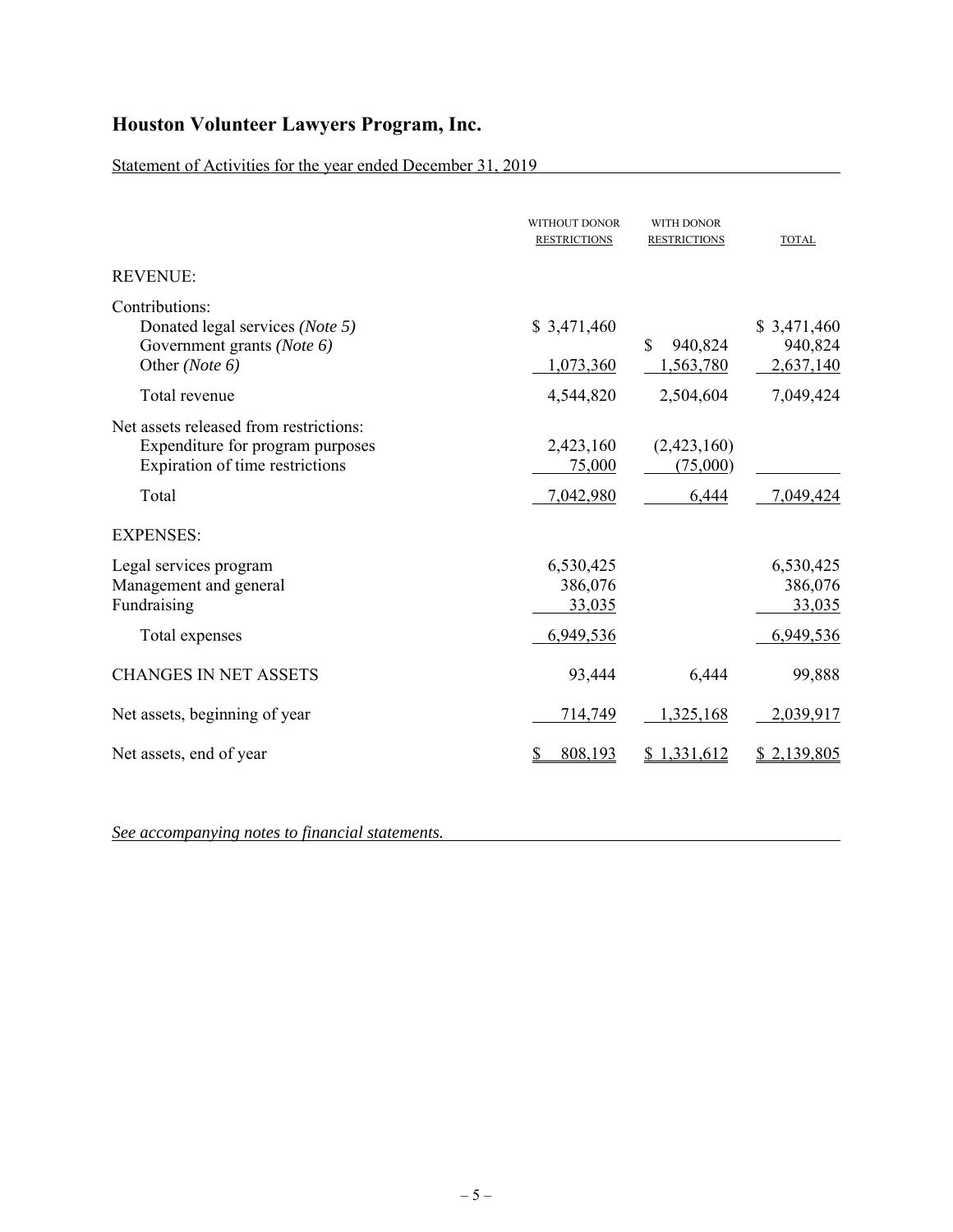Statements of Functional Expenses for the years ended December 31, 2020 and 2019

|                                   | <b>LEGAL</b><br><b>SERVICES</b><br><b>PROGRAM</b> | <b>MANAGEMENT</b><br><b>AND</b><br><b>GENERAL</b> | <b>FUNDRAISING</b> | 2020<br><b>TOTAL</b> |
|-----------------------------------|---------------------------------------------------|---------------------------------------------------|--------------------|----------------------|
| Donated professional services     | \$1,502,176                                       |                                                   |                    | \$1,502,176          |
| Salaries and related expenses     | 2,033,644                                         | <sup>\$</sup><br>299,273                          | \$<br>23,565       | 2,356,482            |
| Office rent and parking           | 275,118                                           | 40,487                                            | 3,188              | 318,793              |
| Professional fees                 | 47,278                                            | 98,151                                            | 328                | 145,757              |
| Depreciation                      | 74,704                                            | 10,994                                            | 866                | 86,564               |
| Supplies                          | 85,988                                            | 10,475                                            | 825                | 97,288               |
| Travel and meetings               | 5,640                                             | 197                                               | 15                 | 5,852                |
| Professional development training |                                                   |                                                   |                    |                      |
| and seminars                      | 8,120                                             | 431                                               | 34                 | 8,585                |
| Equipment rental                  | 14,441                                            | 2,125                                             | 167                | 16,733               |
| Insurance                         | 12,306                                            | 1,811                                             | 143                | 14,260               |
| Other                             | 12,228                                            | 1,996                                             | 7,221              | 21,445               |
| Total expenses                    | \$4,071,643                                       | 465,940                                           | 36,352             | \$4,573,935          |
|                                   | <b>LEGAL</b>                                      | <b>MANAGEMENT</b>                                 |                    |                      |
|                                   | <b>SERVICES</b>                                   | <b>AND</b>                                        |                    | 2019                 |
|                                   | <b>PROGRAM</b>                                    | <b>GENERAL</b>                                    | <b>FUNDRAISING</b> | <b>TOTAL</b>         |

| Donated professional services     | \$3,471,460 |              |              | \$3,471,460 |
|-----------------------------------|-------------|--------------|--------------|-------------|
| Salaries and related expenses     | 2,438,398   | S<br>204,780 | \$<br>26,699 | 2,669,877   |
| Office rent and parking           | 342,399     | 28,755       | 3,749        | 374,903     |
| Professional fees                 | 36,564      | 133,492      | 298          | 170,354     |
| Depreciation                      | 79,737      | 6,696        | 873          | 87,306      |
| Supplies                          | 84,645      | 1,484        | 193          | 86,322      |
| Travel and meetings               | 28,778      | 463          | 60           | 29,301      |
| Professional development training |             |              |              |             |
| and seminars                      | 18,652      | 174          | 23           | 18,849      |
| Equipment rental                  | 11,353      | 953          | 124          | 12,430      |
| Insurance                         | 10,360      | 870          | 113          | 11,343      |
| Other                             | 8,079       | 8,409        | 903          | 17,391      |
| Total expenses                    | \$6,530,425 | 386,076      | 33,035       | \$6,949,536 |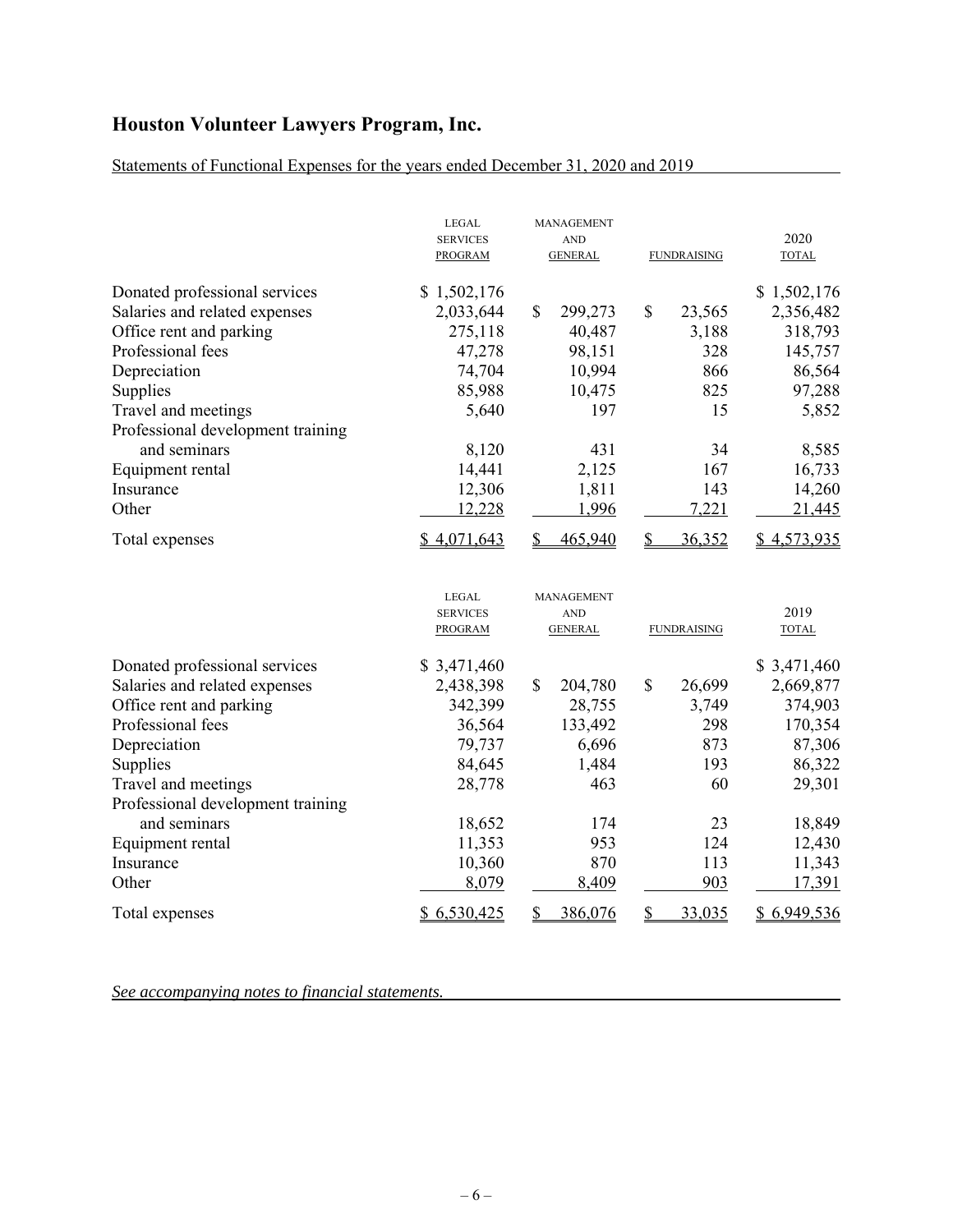Statements of Cash Flows for the years ended December 31, 2020 and 2019

|                                                                                                                          |              | 2020        |             | 2019       |
|--------------------------------------------------------------------------------------------------------------------------|--------------|-------------|-------------|------------|
| <b>CASH FLOWS FROM OPERATING ACTIVITIES:</b>                                                                             |              |             |             |            |
| Changes in net assets<br>Adjustments to reconcile changes in net assets to net<br>cash provided by operating activities: | $\mathbb{S}$ | 24,484      | $\mathbf S$ | 99,888     |
| Depreciation<br>Changes in operating assets and liabilities:                                                             |              | 86,564      |             | 87,306     |
| Contributions receivable                                                                                                 |              | 5,698       |             | (223, 033) |
| Prepaid expenses and other assets                                                                                        |              | (14)        |             | 1,815      |
| Accounts payable and accrued expenses                                                                                    |              | 17,394      |             | 23,268     |
| Deferred lease expense                                                                                                   |              | (50, 886)   |             | (43,229)   |
| Refundable advances                                                                                                      |              | 346,630     |             | 112,838    |
| <b>IOLTA</b> Trust account payable                                                                                       |              | 191         |             | (52, 403)  |
| Net cash provided by operating activities                                                                                |              | 430,061     |             | 6,450      |
| CASH FLOWS FROM INVESTING ACTIVITIES:                                                                                    |              |             |             |            |
| Purchases of property                                                                                                    |              |             |             | (14,695)   |
| <b>NET CHANGE IN CASH</b>                                                                                                |              | 430,061     |             | (8,245)    |
| Cash, beginning of year                                                                                                  |              | 952,165     |             | 960,410    |
| Cash, end of year                                                                                                        |              | \$1,382,226 |             | 952,165    |
|                                                                                                                          |              |             |             |            |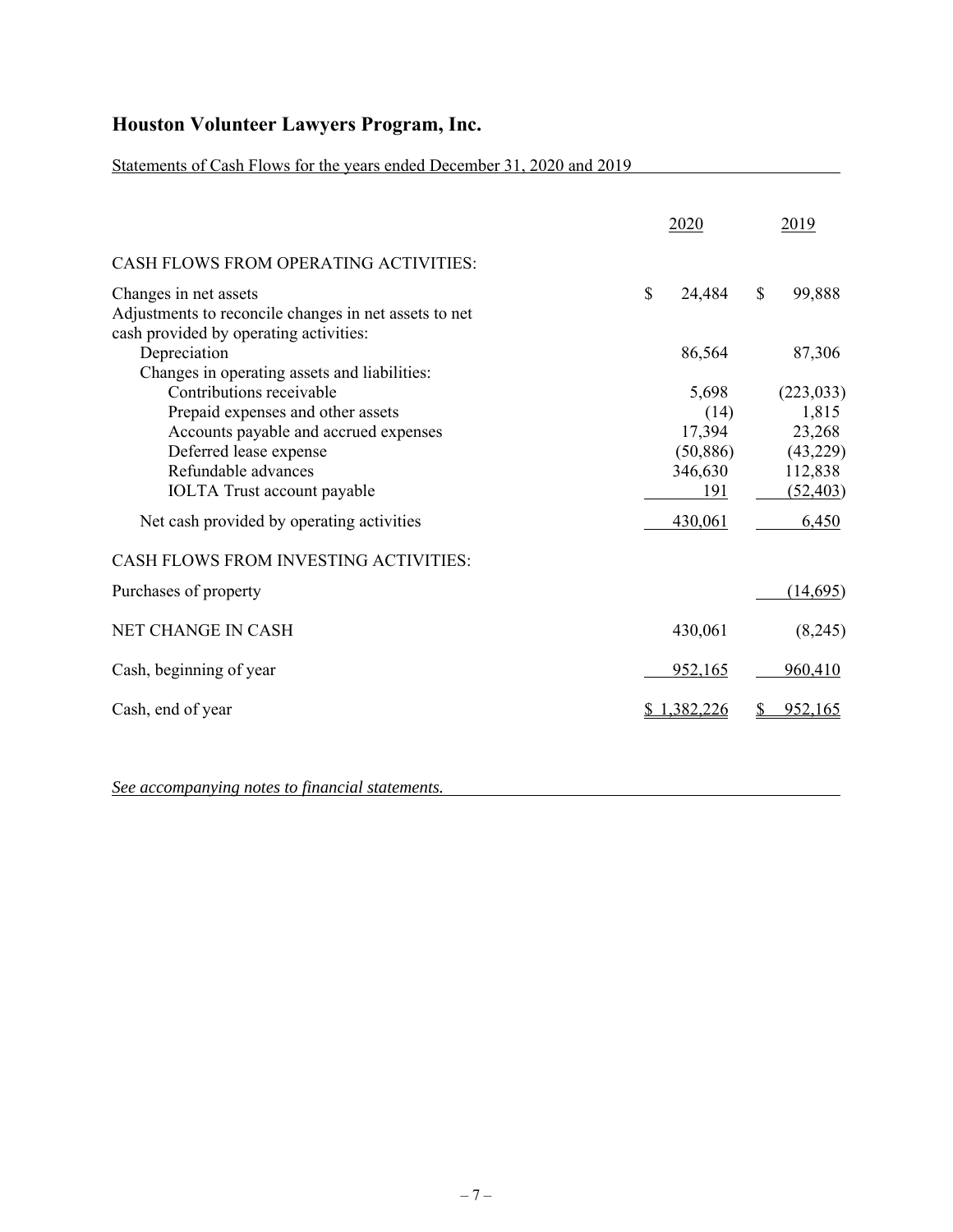Notes to Financial Statements for the years ended December 31, 2020 and 2019

# **NOTE 1 – ORGANIZATION AND SIGNIFICANT ACCOUNTING POLICIES**

Organization – Houston Volunteer Lawyers Program, Inc. (HVL) is a nonprofit corporation organized in 1983 under the laws of the State of Texas. HVL's primary purpose is to assist indigent individuals with obtaining needed legal assistance in Houston, Texas and the surrounding area. A majority of HVL's Board of Directors is appointed by an officer of the Houston Bar Association.

Federal income tax status – HVL is exempt from federal income tax under  $\S501(c)(3)$  of the Internal Revenue Code and is classified as a public charity under  $\S 509(a)(1)$  and  $\S 170(b)(1)(A)(vi)$ .

Cash includes cash restricted by Interest on Lawyer Trust Accounts (IOLTA) to pay client fees. Held in a separate bank account, these balances are \$933 and \$742, respectively, at December 31, 2020 and 2019. Bank deposits exceed the federally insured limit per depositor per institution.

Contributions receivable that are expected to be collected within one year are reported at net realizable value. Amounts expected to be collected in more than one year are discounted, if material, to estimate the present value of future cash flows. At December 31, 2020 and 2019, approximately 88% and 80% of contributions receivable was from one donor, respectively. At December 31, 2020, all contributions receivable are due to be collected within one year.

Property with a value of more than \$1,000 is recorded at cost if purchased or at fair value at the date of gift if donated. Depreciation is provided on a straight-line basis over estimated useful lives of 3 to 7 years for furniture and equipment. Leasehold improvements are depreciated over the lease term of 11 years.

Net asset classification – Net assets, revenue, gains, and losses are classified based on the existence or absence of donor-imposed restrictions, as follows:

- *Net assets without donor restrictions* are not subject to donor-imposed restrictions even though their use may be limited in other respects such as by contract or board designation.
- *Net assets with donor restrictions* are subject to donor-imposed restrictions. Restrictions may be temporary in nature, such as those that will be met by the passage of time or use for a purpose specified by the donor, or may be perpetual in nature, where the donor stipulates that resources be maintained in perpetuity. Net assets are released from restrictions when the stipulated time has elapsed, or purpose has been fulfilled, or both.

Contributions are recognized as revenue at fair value when an unconditional commitment is received from the donor. Contributions received with donor stipulations that limit their use are classified as *with donor restrictions*. Conditional contributions are subject to one or more barriers that must be overcome before the organization is entitled to receive or retain funding. Conditional contributions are recognized as revenue at fair value when the conditions have been met. Funding received before conditions are met is reported as refundable advances.

Non-cash contributions – Contributions of services are recognized when services received (a) create or enhance nonfinancial assets or (b) require specialized skills, are provided by individuals possessing those skills, and would typically need to be purchased if not provided by donation. Donated legal services are recognized based on hours reported by volunteer lawyers after they close cases to which they have been assigned. Donated materials and use of facilities are recognized as contributions at fair value when an unconditional commitment is received from the donor.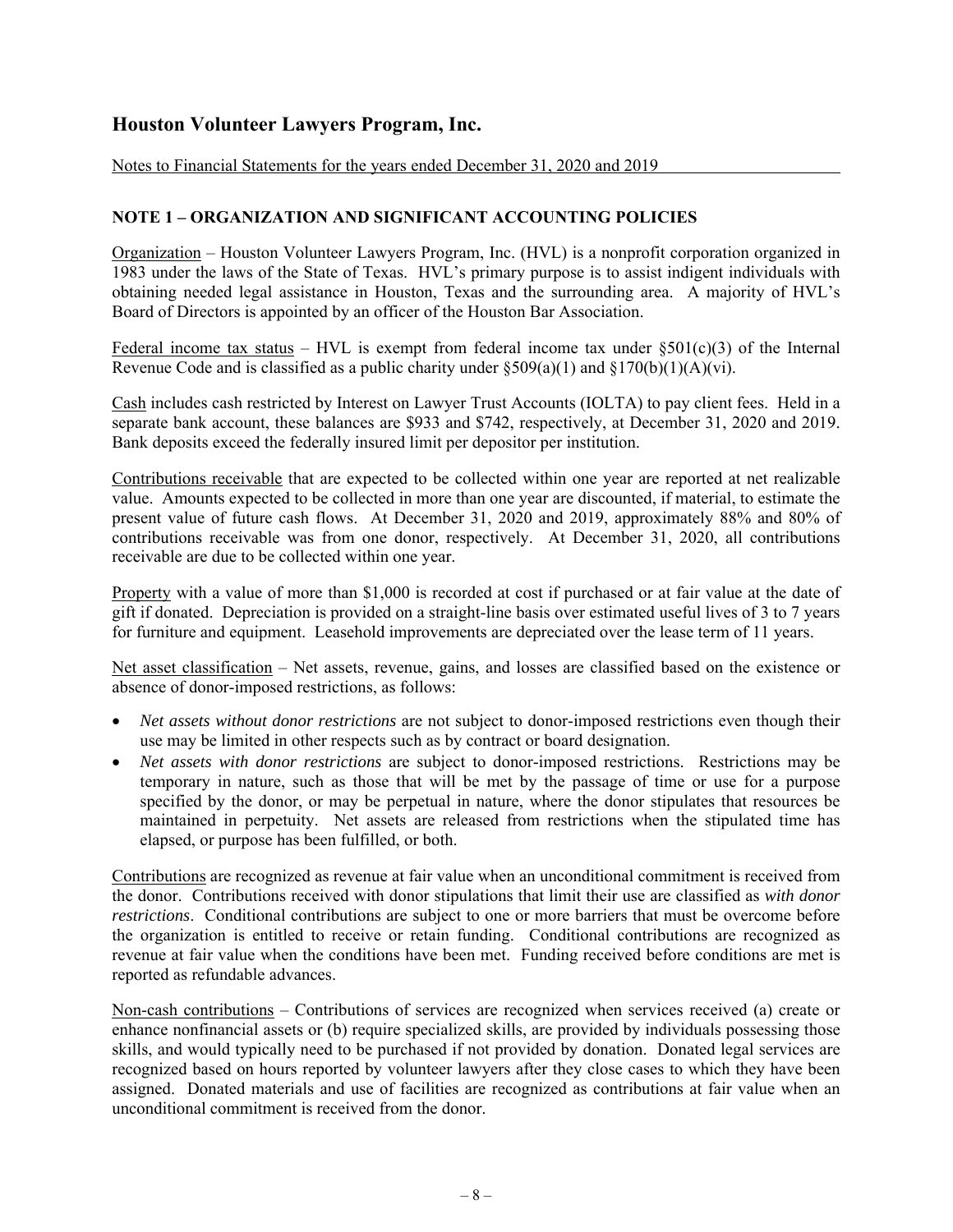Functional allocation of expenses – Expenses are reported by their functional classification. Program services are the direct conduct or supervision of activities that fulfill the purposes for which the organization exists. Fundraising activities include the solicitation of contributions of money, securities, materials, facilities, other assets, and time. Management and general activities are not directly identifiable with specific program or fundraising activities. Expenses that are attributable to more than one activity are allocated among the activities benefitted. Salaries and related costs, depreciation, occupancy costs, certain supplies, and insurance are allocated on the basis of estimated time and effort expended.

Estimates – Management must make estimates and assumptions to prepare financial statements in accordance with generally accepted accounting principles. These estimates and assumptions affect the reported amounts of assets and liabilities, the disclosure of contingent assets and liabilities, the amounts reported as revenue and expenses, and the allocation of expenses among various functions. Actual results could vary from the estimates that were used.

# **NOTE 2 – LIQUIDITY AND AVAILABILITY OF RESOURCES**

Financial assets available for general expenditure within one year of December 31 comprise the following:

|                                                                                                | 2020        | 2019          |
|------------------------------------------------------------------------------------------------|-------------|---------------|
| Financial assets:                                                                              |             |               |
| Cash                                                                                           | \$1,382,226 | 952,165<br>S. |
| Contributions receivable                                                                       | 1,248,202   | 1,253,900     |
| Total financial assets                                                                         | 2,630,428   | 2,206,065     |
| Less donor-restricted assets subject to satisfaction of restriction<br>and the passage of time | (43,998)    | (91,806)      |
| Total financial assets available for general expenditure                                       | \$2,586,430 | \$2,114,259   |

For purposes of analyzing resources available to meet general expenditures over a 12-month period, HVL considers all expenditures related to its ongoing activities to assist indigent individuals with obtaining needed legal assistance, as well as the conduct of services undertaken to support those activities, to be general expenditures.

HVL regularly monitors liquidity required to meet its operating needs and other contractual commitments. HVL's sources of liquidity include cash and receivables. HVL is substantially supported by contributions and anticipates collecting sufficient revenue to cover general expenditures not covered by donor-restricted resources.

## **NOTE 3 – PROPERTY**

Property consists of the following:

|                                                     | 2020                  |    | 2019                  |
|-----------------------------------------------------|-----------------------|----|-----------------------|
| Leasehold improvements<br>Furniture and equipment   | 517,106<br>264,639    | S. | 517,106<br>264,639    |
| Total property, at cost<br>Accumulated depreciation | 781,745<br>(486, 728) |    | 781,745<br>(400, 164) |
| Property, net                                       | 295,017               |    | 381,581               |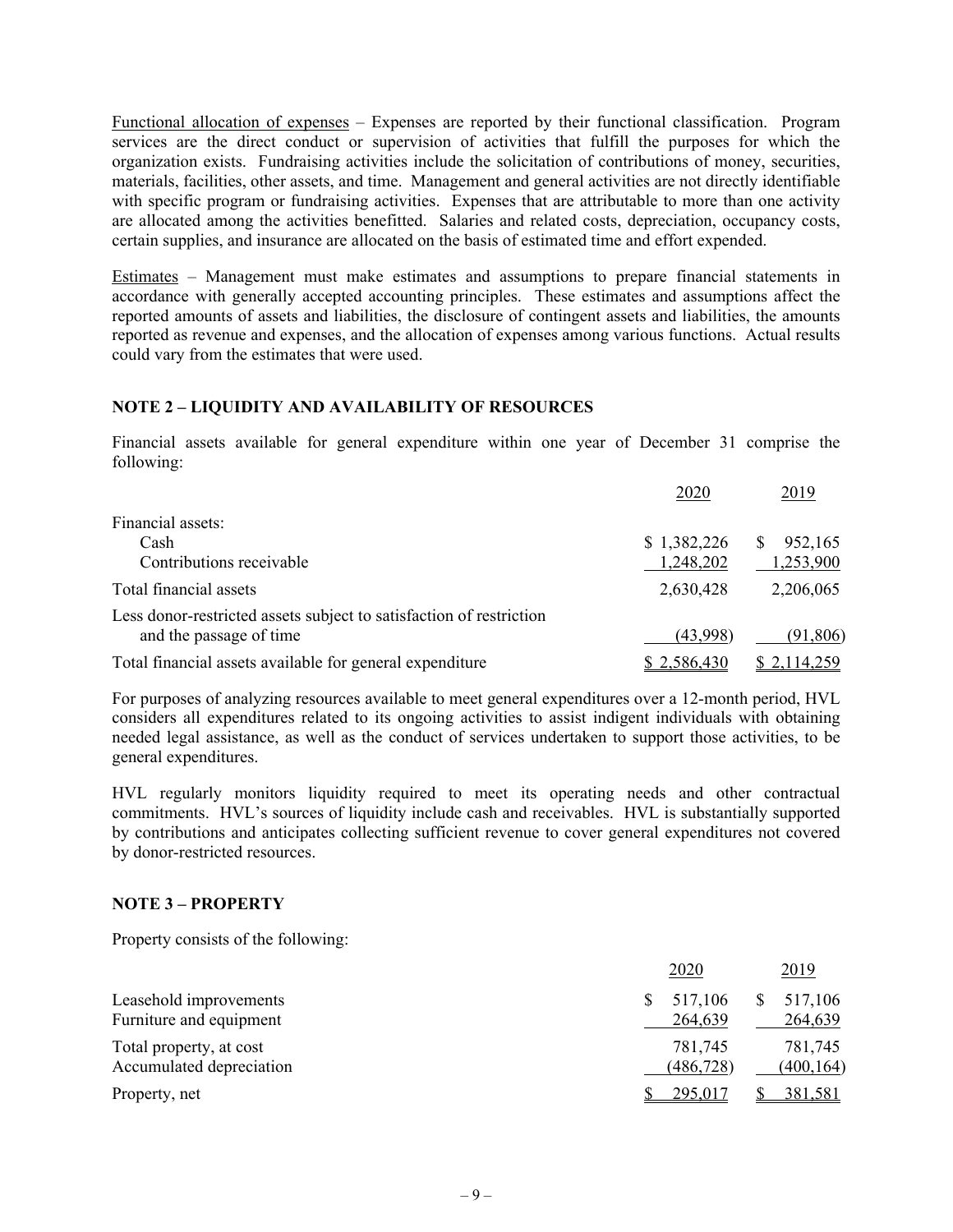# **NOTE 4 – NET ASSETS WITH DONOR RESTRICTIONS**

Net assets with donor restrictions are restricted as follows:

|                                                    | 2020         |   | 2019        |
|----------------------------------------------------|--------------|---|-------------|
| Subject to expenditure for specified purpose:      |              |   |             |
| <b>Vets Services</b>                               | \$<br>69,131 | S | 150,000     |
| Program salaries                                   | 59,804       |   | 55,627      |
| Legal services                                     | 42,179       |   | 33,340      |
| Hurricane Harvey relief                            |              |   | 24,639      |
| <b>Translation services</b>                        | 17,420       |   | 18,006      |
| Total subject to expenditure for specified purpose | 188,534      |   | 281,612     |
| Subject to passage of time:                        |              |   |             |
| Use in future years                                | 1,175,000    |   | 1,050,000   |
| Total net assets with donor restrictions           | \$1,363,534  |   | \$1,331,612 |

## **NOTE 5 – DONATED LEGAL SERVICES**

Donated legal services consist of approximately 5,778 and 13,350 hours of legal services valued at \$260 per hour in 2020 and 2019, respectively.

# **NOTE 6 – CONTRIBUTIONS – GOVERNMENT GRANTS AND OTHER**

HVL recognized contributions from the following sources:

|                                                                      | 2020         | 2019        |
|----------------------------------------------------------------------|--------------|-------------|
| Houston Bar Foundation                                               | \$1,100,000  | \$2,000,000 |
| Texas Access to Justice Foundation                                   | 911,346      | 229,834     |
| Legal Services Corporation (under contract with Lone Star Legal Aid) | 190,000      | 190,000     |
| Other                                                                | 894.897      | 1,158,130   |
| Total contributions                                                  | \$ 3,096,243 | \$3,577,964 |

At December 31, 2020, HVL has conditional contributions awards of approximately \$1,320,000 that will be recognized as revenue when the services are provided and qualifying expenses are incurred.

Grants from federal and state funding sources require fulfillment of certain conditions as set forth in the grant contracts and are subject to review and audit by the awarding agencies. Such reviews and audits could result in the discovery of unallowable activities and unallowable costs. Consequently, any of the funding sources may, at their discretion, request reimbursement for expenses or return of funds as a result of noncompliance by HVL with the terms of the contracts. Management believes such disallowances, if any, would not be material to HVL's financial position or changes in net assets.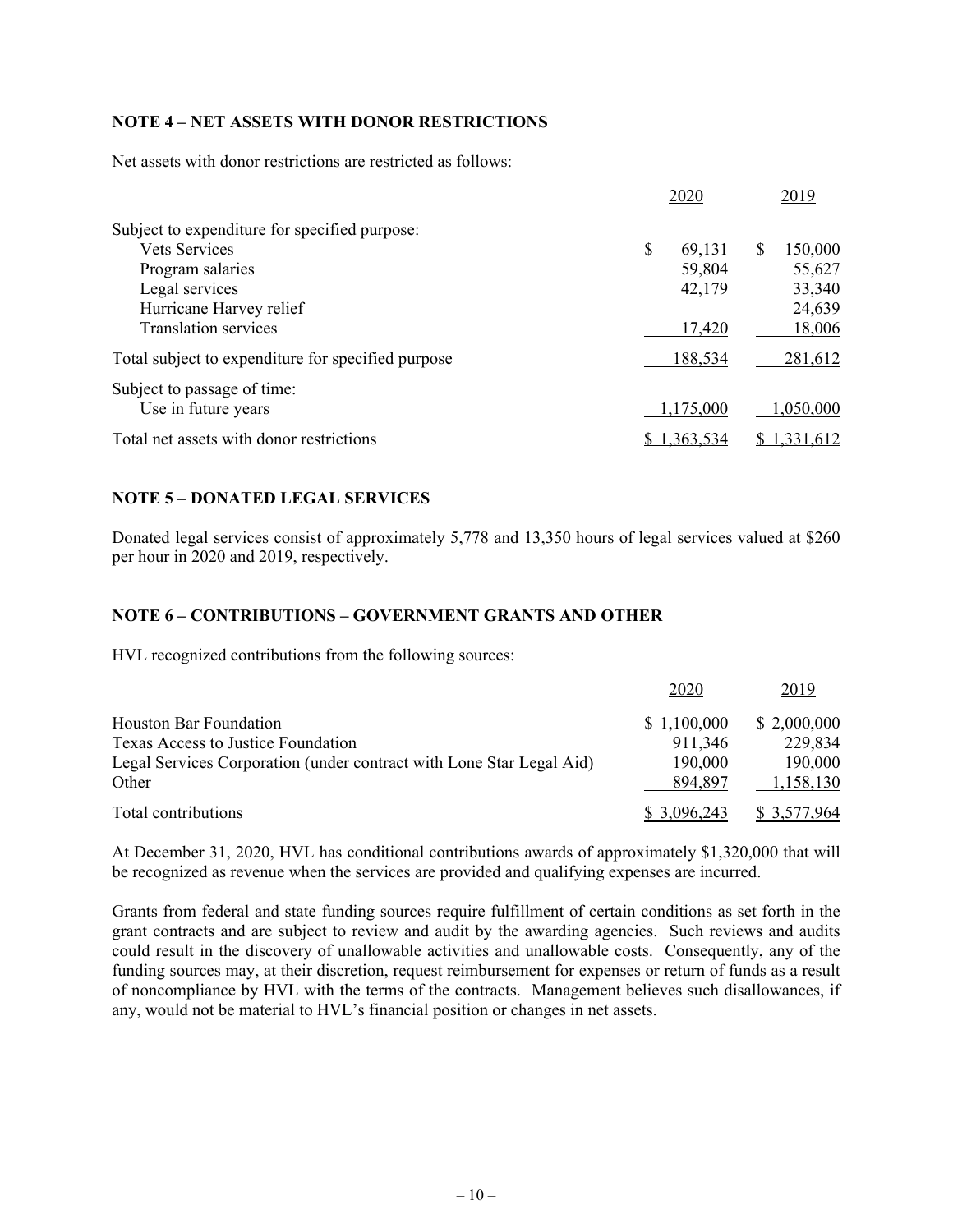# **NOTE 7 – DEFINED CONTRIBUTION PLAN**

HVL sponsors a defined contribution plan for all employees over the age of 18 who have completed one year of service. HVL provides a 50% match of employee contributions up to 6% of salary. Contributions to this plan were approximately \$52,600 in 2020 and \$53,400 in 2019.

## **NOTE 8 – LEASES**

HVL leases office space and certain office equipment under non-cancellable operating leases. Future minimum lease payments are due as follows:

| 2021       | 157,654<br>\$ |
|------------|---------------|
| 2022       | 157,654       |
| 2023       | 157,654       |
| 2024       | 151,957       |
| Thereafter | 23,819        |
| Total      | 648,738       |

In 2014, HVL entered into a 132-month lease for its office space. Under the terms of the agreement, lease payments commenced six months after HVL began to occupy the space. The deferred lease expense was accrued and is being amortized over the life of the lease. In addition to base rent, HVL also is assessed a portion of lessor building operating costs which vary from year to year. Lease expense includes required building operating costs and in 2020 and 2019 was approximately \$307,000 and \$338,000, respectively.

## **NOTE 9 – SUBSEQUENT EVENTS**

In March 2020, the Director General of the World Health Organization declared a pandemic related to the global outbreak of COVID-19 and a national health emergency was declared in the United States. In response, HVL shifted to provision of virtual legal services to clients due to limited court access and fluctuations in administrative legal processes. However, HVL still experienced a decrease in donated legal services for the year due to the transition and lack of client access to technology. The duration and continued spread of COVID-19 in the Greater Houston area is expected to impact HVL's ability to leverage donated legal services to meet its mission and its grant deliverables in 2021. While HVL expects there may be a negative impact to operating results, the financial impact cannot be reasonably estimated at this time.

Management has evaluated subsequent events through April 16, 2021, which is the date that the financial statements were available for issuance. As a result of this evaluation, no other events were identified that are required to be disclosed or would have a material impact on reported net assets or changes in net assets.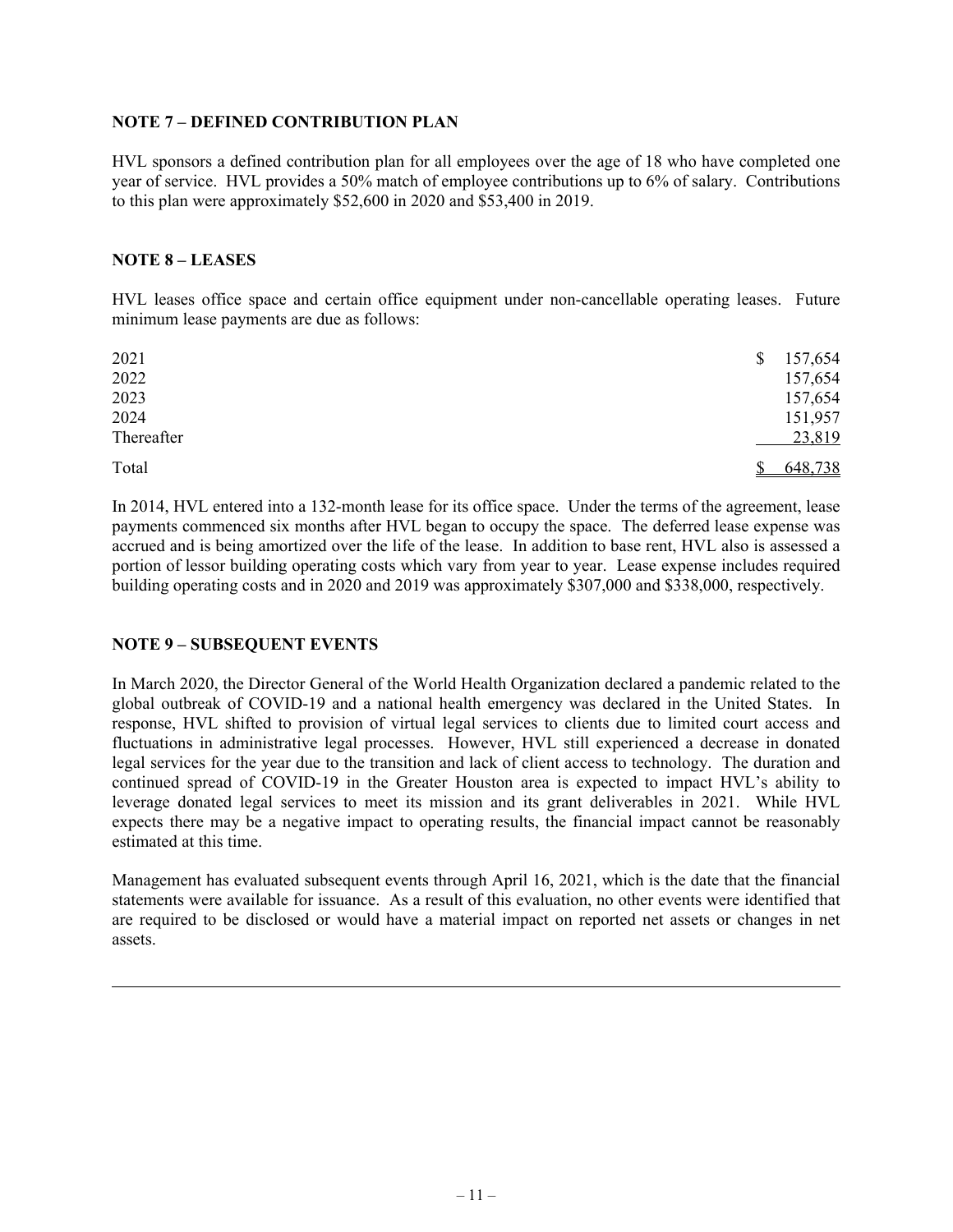Supplemental Schedule of Texas Access to Justice Foundation – Basic Civil Legal Services Grant Contribution Revenue and Expenses for the grant period ended December 31, 2020 – Grant ID #10083344

|                                 | <b>BUDGET</b><br>$9/1/19 - 8/31/21$ | <b>ACTUAL</b><br>$9/1/19 - 12/31/19$ | <b>ACTUAL</b><br>1/1/20-12/31/20 | <b>DIFFERENCE</b> |
|---------------------------------|-------------------------------------|--------------------------------------|----------------------------------|-------------------|
| Contributions and grant revenue | \$1,932,460                         | 229,834<br>S                         | \$<br>802,744                    | \$<br>899,882     |
| Expenses:                       |                                     |                                      |                                  |                   |
| Salaries and benefits           | 1,629,562                           | 187,079                              | 655,373                          | 787,110           |
| Space                           | 132,498                             | 23,632                               | 94,516                           | 14,350            |
| Contractual services            | 64,500                              | 9,729                                | 26,128                           | 28,643            |
| Supplies                        | 45,250                              | 4,011                                | 3,934                            | 37,305            |
| Audit                           | 26,000                              | 545                                  | 9,850                            | 15,605            |
| Travel                          | 10,000                              | 1,532                                | 1,719                            | 6,749             |
| Equipment rental                | 7,000                               | 1,338                                | 3,788                            | 1,874             |
| Telephone                       | 2,000                               | 274                                  | 1,735                            | (9)               |
| Other expenses                  | 15,650                              | 1,694                                | 5,701                            | 8,255             |
| Total expenses                  | 1,932,460                           | 229,834                              | 802,744                          | 899,882           |
| Net gain                        |                                     |                                      |                                  |                   |

Note: Grants received from TAJF are conditioned upon HVL incurring qualifying grant expenses while performing allowable activities. Expenses are recognized in the period incurred and include only those expenses funded by the grant during the period September 1, 2019 through December 31, 2020.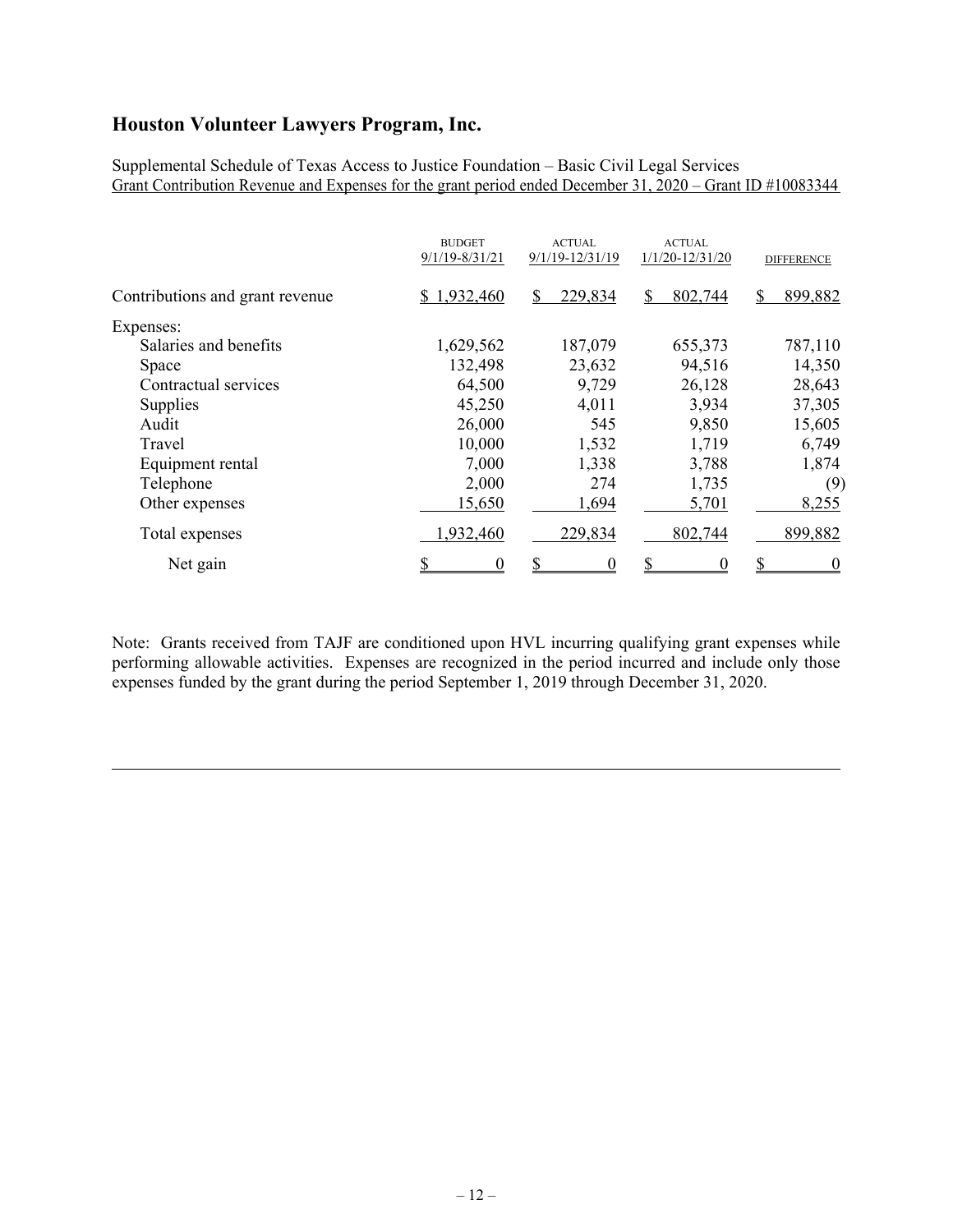Supplemental Schedule of Legal Services Corporation – Private Attorney Involvement Expenses for the year ended December 31, 2020

| 155,415 |
|---------|
| 24,961  |
| 3,611   |
| 2,400   |
| 405     |
| 3,208   |
| 190,000 |
|         |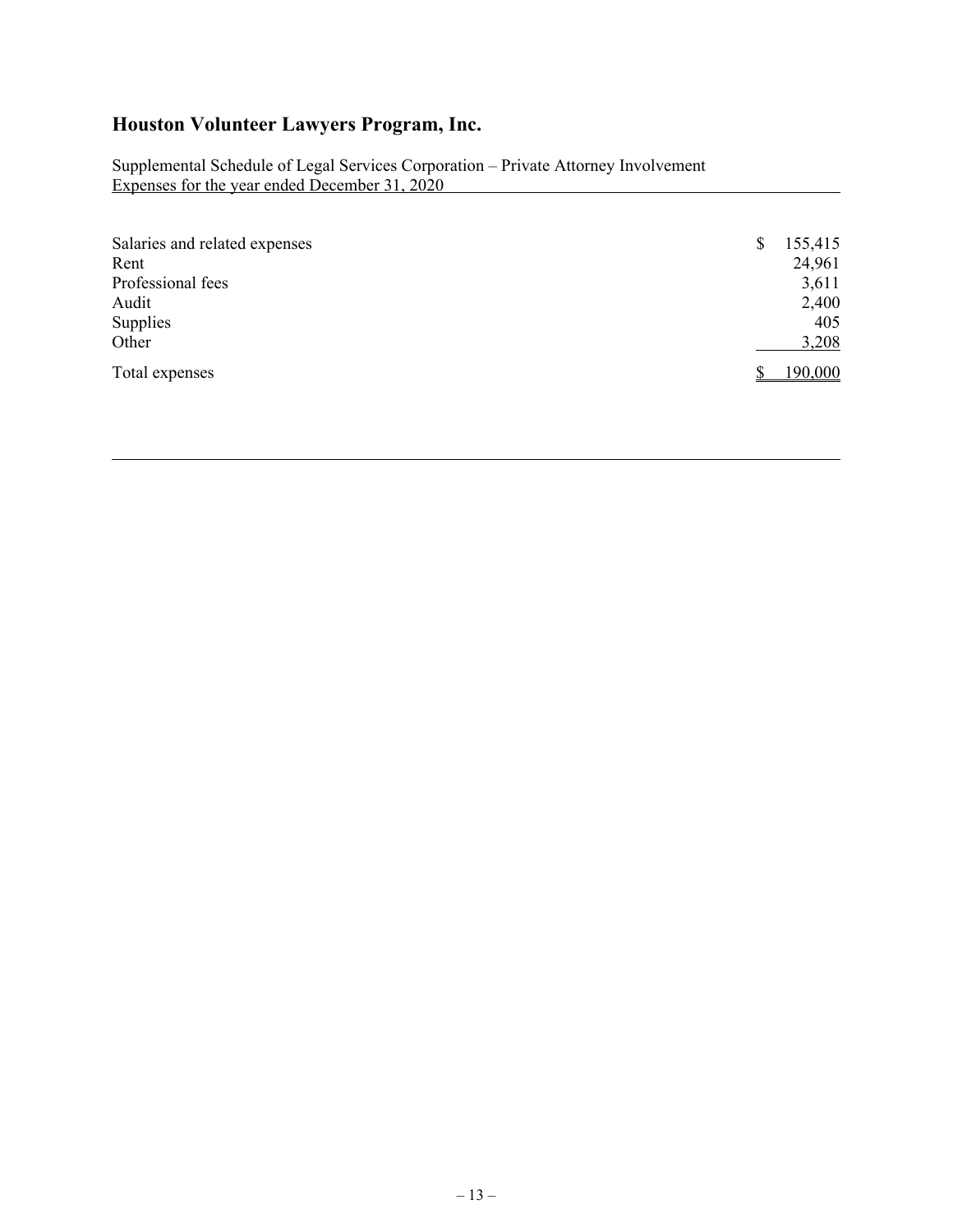

# **Independent Auditors' Report on Internal Control Over Financial Reporting and on Compliance and Other Matters Based on an Audit of Financial Statements Performed in Accordance With** *Government Auditing Standards*

To the Board of Directors of Houston Volunteer Lawyers Program, Inc.:

We have audited, in accordance with the auditing standards generally accepted in the United States of America and the standards applicable to financial audits contained in *Government Auditing Standards* issued by the Comptroller General of the United States, the financial statements of Houston Volunteer Lawyers Program, Inc. (HVL), which comprise the statement of financial position as of December 31, 2020 and the related statements of activities, of functional expenses, and of cash flows for the year then ended, and the related notes to the financial statements, and have issued our report thereon dated April 16, 2021.

### *Internal Control Over Financial Reporting*

In planning and performing our audit of the financial statements, we considered HVL's internal control over financial reporting (internal control) to determine the audit procedures that are appropriate in the circumstances for the purpose of expressing our opinion on the financial statements, but not for the purpose of expressing an opinion on the effectiveness of HVL's internal control. Accordingly, we do not express an opinion on the effectiveness of HVL's internal control.

A *deficiency in internal control* exists when the design or operation of a control does not allow management or employees, in the normal course of performing their assigned functions, to prevent, or detect and correct, misstatements on a timely basis. A *material weakness* is a deficiency, or a combination of deficiencies, in internal control such that there is a reasonable possibility that a material misstatement of the entity's financial statements will not be prevented, or detected and corrected on a timely basis. A *significant deficiency* is a deficiency, or a combination of deficiencies, in internal control that is less severe than a material weakness, yet important enough to merit attention by those charged with governance.

Our consideration of internal control was for the limited purpose described in the first paragraph of this section and was not designed to identify all deficiencies in internal control that might be material weaknesses or significant deficiencies. Given these limitations, during our audit we did not identify any deficiencies in internal control that we consider to be material weaknesses. However, material weaknesses may exist that have not been identified.

#### *Compliance and Other Matters*

As part of obtaining reasonable assurance about whether HVL's financial statements are free from material misstatement, we performed tests of its compliance with certain provisions of laws, regulations, contracts, and grant agreements, noncompliance with which could have a direct and material effect on the determination of financial statement amounts. However, providing an opinion on compliance with those provisions was not an objective of our audit, and accordingly, we do not express such an opinion. The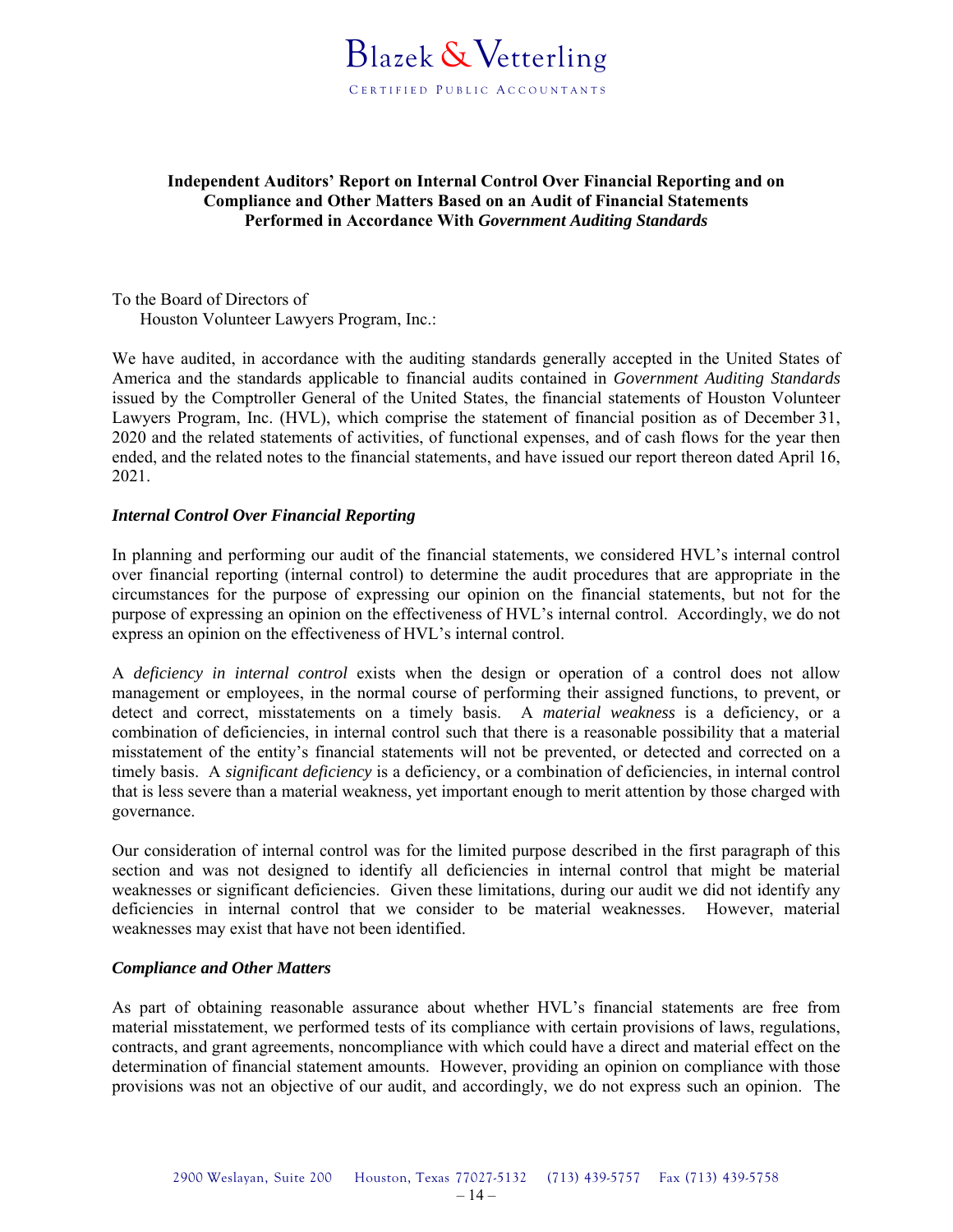results of our tests disclosed no instances of noncompliance or other matters that are required to be reported under *Government Auditing Standards*.

## *Purpose of this Report*

The purpose of this report is solely to describe the scope of our testing of internal control and compliance and the results of that testing, and not to provide an opinion on the effectiveness of the entity's internal control or on compliance. This report is an integral part of an audit performed in accordance with *Government Auditing Standards* in considering the entity's internal control and compliance. Accordingly, this communication is not suitable for any other purpose.

Blazek & Vetterling

April 16, 2021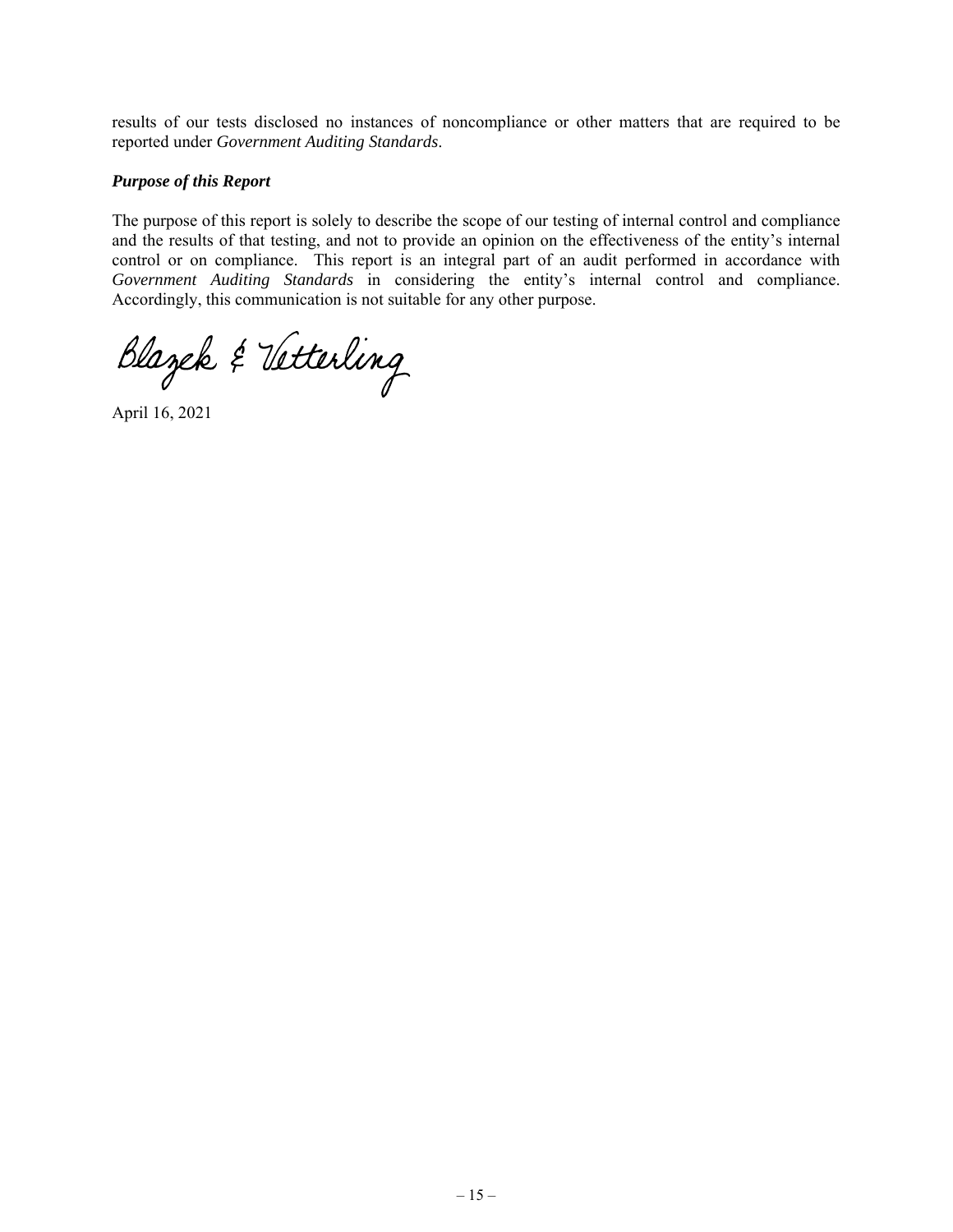

# **Independent Auditors' Report on Compliance with the** *Basic Civil Legal Services (BCLS) Program Compliance Supplement* **and on Internal Control Over Compliance**

To the Board of Directors of Houston Volunteer Lawyers Program, Inc.:

#### **Report on Compliance for the BCLS Program**

We have audited Houston Volunteer Lawyers Program, Inc.'s (HVL) compliance with the types of compliance requirements described in the *BCLS Compliance Supplement* that could have a direct and material effect on HVL's BCLS Program for the year ended December 31, 2020.

#### *Management's Responsibility*

Management is responsible for compliance with the requirements of state statutes, regulations, contracts, and the terms and conditions of its BCLS Program.

#### *Auditors' Responsibility*

Our responsibility is to express an opinion on HVL's compliance with the *BCLS Compliance Supplement*. We conducted our audit of compliance in accordance with auditing standards generally accepted in the United States of America; the standards applicable to financial audits contained in *Government Auditing Standards*, issued by the Comptroller General of the United States; and the suggested auditing procedures included in the *BCLS Compliance Supplement*. Those standards and the *BCLS Compliance Supplement* require that we plan and perform the audit to obtain reasonable assurance about whether noncompliance with the types of compliance requirements referred to above that could have a direct and material effect on the BCLS Program occurred. An audit includes examining, on a test basis, evidence about HVL's compliance with those requirements and performing such other procedures as we considered necessary in the circumstances.

We believe that our audit provides a reasonable basis for our opinion on compliance for HVL's BCLS Program. However, our audit does not provide a legal determination of HVL's compliance.

## *Unqualified Opinion on the BCLS Program*

In our opinion, HVL complied, in all material respects, with the types of compliance requirements referred to above that could have a direct and material effect on the BCLS Program for the year ended December 31, 2020.

#### **Report on Internal Control Over Compliance**

Management of HVL is responsible for establishing and maintaining effective internal control over compliance with the types of compliance requirements referred to above. In planning and performing our audit of compliance, we considered HVL's internal control over compliance with the types of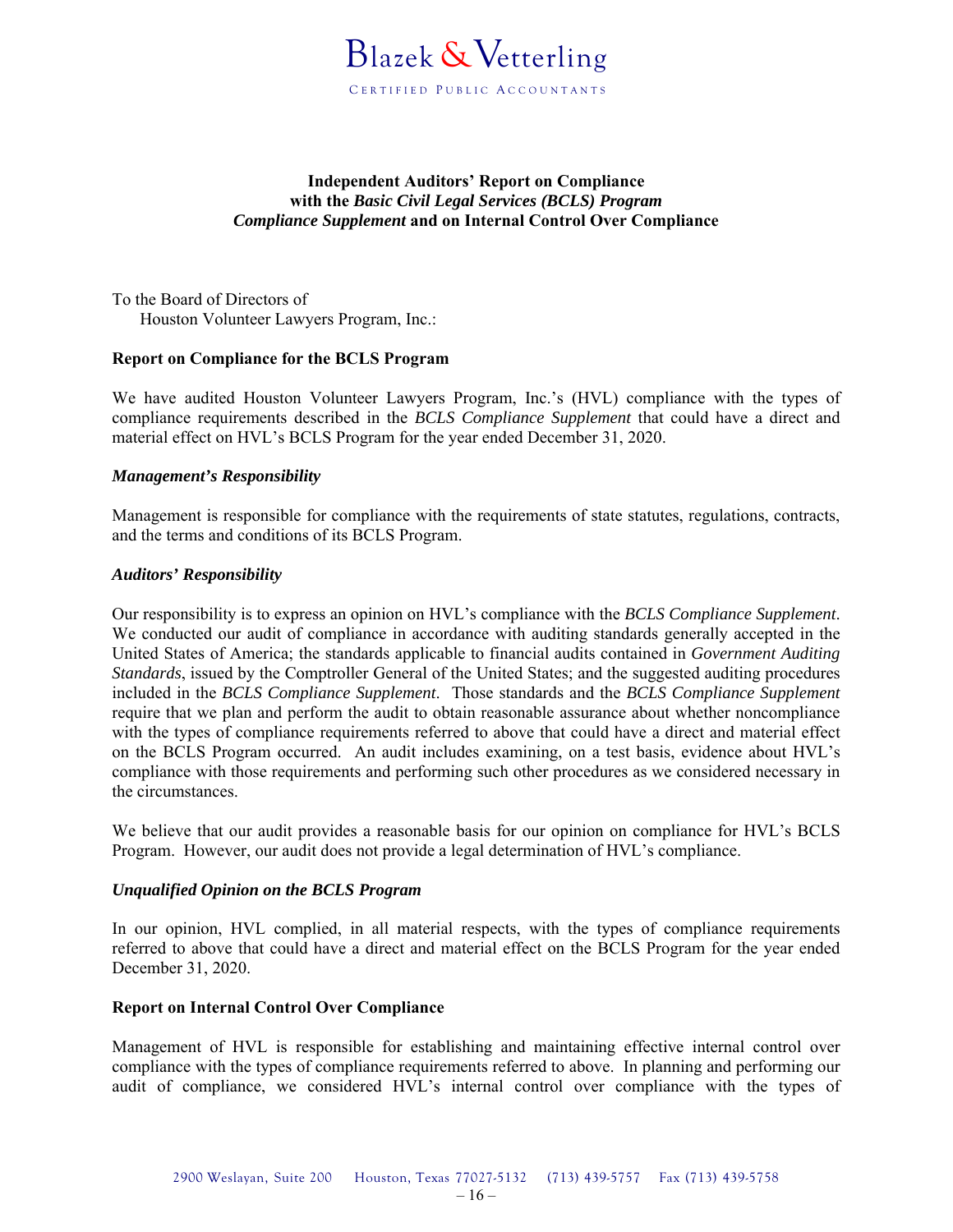requirements that could have a direct and material effect on its BCLS Program to determine the auditing procedures that are appropriate in the circumstances for the purpose of expressing an opinion on compliance for that program and to test and report on internal control over compliance in accordance with the *BCLS Compliance Supplement*, but not for the purpose of expressing an opinion on the effectiveness of internal control over compliance. Accordingly, we do not express an opinion on the effectiveness of HVL's internal control over compliance.

A *deficiency in internal control over compliance* exists when the design or operation of a control over compliance does not allow management or employees, in the normal course of performing their assigned functions, to prevent, or detect and correct, noncompliance with a type of compliance requirement of the BCLS Program on a timely basis. A *material weakness in internal control over compliance* is a deficiency, or a combination of deficiencies, in internal control over compliance, such that there is a reasonable possibility that material noncompliance with a type of compliance requirement of the BCLS Program will not be prevented, or detected and corrected, on a timely basis. A *significant deficiency in internal control over compliance* is a deficiency, or a combination of deficiencies, in internal control over compliance with a type of compliance requirement of the BCLS Program that is less severe than a material weakness in internal control over compliance, yet important enough to merit attention by those charged with governance.

Our consideration of internal control over compliance was for the limited purpose described in the first paragraph of this section and was not designed to identify all deficiencies in internal control over compliance that might be material weaknesses or significant deficiencies. We did not identify any deficiencies in internal control over compliance that we consider to be material weaknesses. However, material weaknesses may exist that have not been identified.

The purpose of this report on internal control over compliance is solely to describe the scope of our testing of internal control over compliance and the results of that testing based on the requirements of the *BCLS Compliance Supplement*. Accordingly, this report is not suitable for any other purpose.

Blazek & Vetterling

April 16, 2021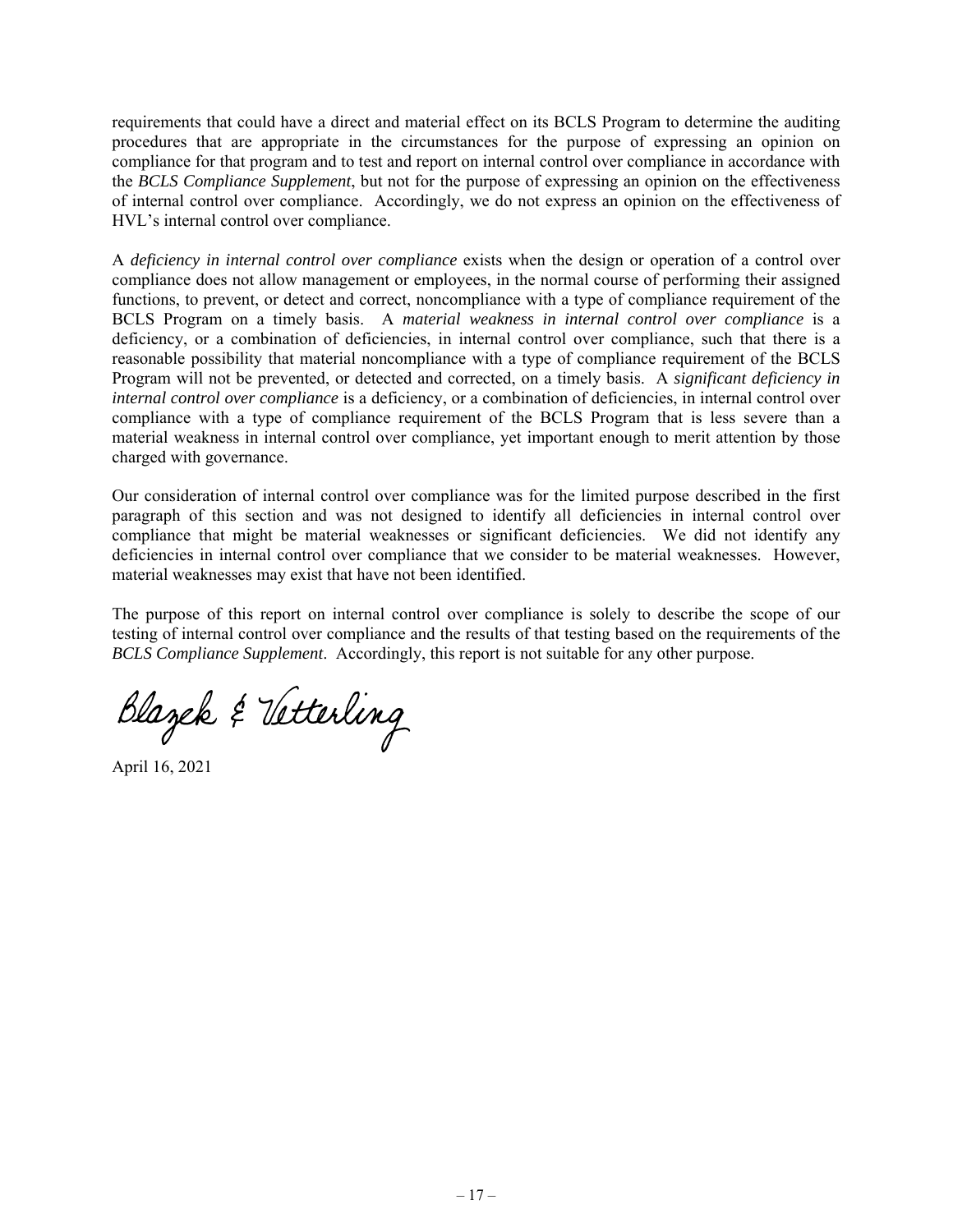

## **Independent Auditors' Report on Compliance with the** *Legal Services Corporation (LSC) Compliance Supplement for Audits of LSC Recipients* **and on Internal Control Over Compliance**

To the Board of Directors of Houston Volunteer Lawyers Program, Inc.:

#### **Report on Compliance for the Private Attorney Involvement (PAI) Program**

We have audited Houston Volunteer Lawyers Program, Inc.'s (HVL) compliance with the types of compliance requirements described in the *Legal Services Corporation Compliance Supplement for Audits of LSC Recipients* that could have a direct and material effect on HVL's Private Attorney Involvement (PAI) Program for the year ended December 31, 2020.

### *Management's Responsibility*

Management is responsible for compliance with the requirements of federal statutes, regulations, contracts, and the terms and conditions of its PAI Program.

#### *Auditors' Responsibility*

Our responsibility is to express an opinion on HVL's compliance with the *Legal Services Corporation Compliance Supplement for Audits of LSC Recipients*. We conducted our audit of compliance in accordance with auditing standards generally accepted in the United States of America; the standards applicable to financial audits contained in *Government Auditing Standards*, issued by the Comptroller General of the United States; and the suggested auditing procedures included in the *Legal Services Corporation Compliance Supplement for Audits of LSC Recipients*. Those standards and the *Legal Services Corporation Compliance Supplement for Audits of LSC Recipients* require that we plan and perform the audit to obtain reasonable assurance about whether noncompliance with the types of compliance requirements referred to above that could have a direct and material effect on the PAI Program occurred. An audit includes examining, on a test basis, evidence about HVL's compliance with those requirements and performing such other procedures as we considered necessary in the circumstances.

We believe that our audit provides a reasonable basis for our opinion on compliance for HVL's PAI Program. However, our audit does not provide a legal determination of HVL's compliance.

#### *Unqualified Opinion on the PAI Program*

In our opinion, HVL complied, in all material respects, with the types of compliance requirements referred to above that could have a direct and material effect on the PAI Program for the year ended December 31, 2020.